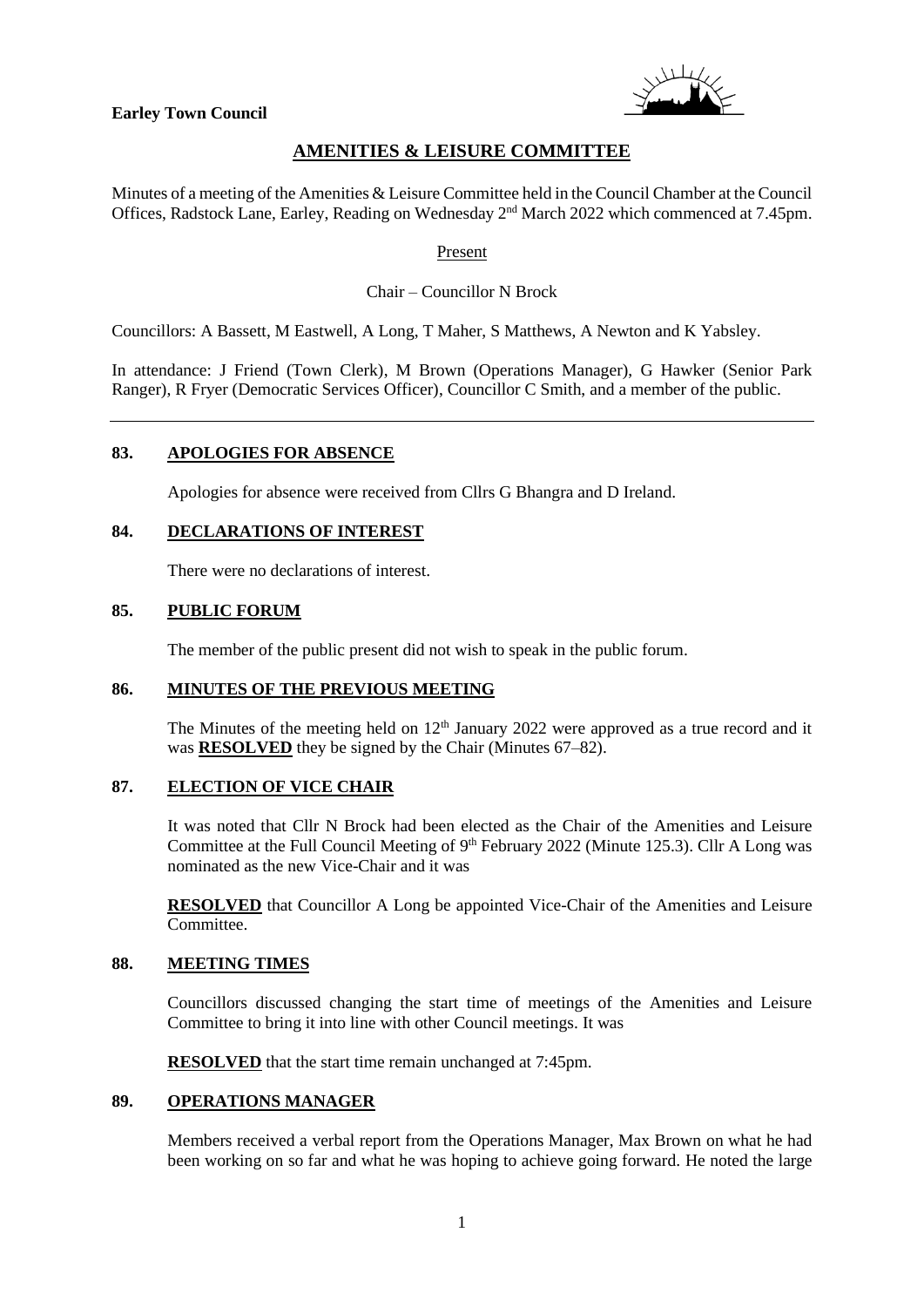scope of the role and his desire to build upon the firm foundations achieved by the Town Clerk, Deputy Town Clerk and Senior Operations Support Officer.

## **90. CULVER LANE ALLOTMENTS**

It was noted that allotment inspections would resume in March 2022, to be carried out by Town Council officers and a member of the Allotment Association, and that the vacated plots had been offered to residents on the waiting list. Members discussed the work and composition of the Allotment Award Inspection Team. It was agreed that Cllrs A Bassett, N Brock, M Eastwell and T Maher would serve on the working party for the municipal year 2022-23. Councillors considered changing the judging criteria to include flowers, given their importance to biodiversity and pollination. The Town Clerk confirmed that it would be acceptable for the working party to review the judging criteria and make such an amendment.

## **91. MAIDEN ERLEGH LAKE AND NATURE RESERVE**

The Committee noted that the Deputy Town Clerk had completed the new Emergency Onsite Flood Plan, as required under revised DEFRA regulations relating to the Reservoirs Act 1975. The Flood Plan is currently with ETC's lake engineer for checking and would then be lodged with DEFRA. Members expressed their thanks to the Deputy Town Clerk for her work on this document. The Town Clerk confirmed that no issues had arisen from the recent annual lake inspection, and that ETC was now awaiting receipt of the written report.

## **92. EARLEY TREE REGISTER**

Councillors received an update from the Earley Tree Register working group. It was noted that this was a sizeable task, and that some matters needed to be clarified before the work could begin. Members discussed the damage to Earley's trees from the three recent storms, and the Senior Park Ranger noted that the damage had been remarkably light, given the severity of the winds.

#### **93. NOTICEBOARDS**

Members received a report from the Deputy Town Clerk on the maintenance work carried out to the town council's notice boards. Councillors were pleased with the progress made and enquired about a maintenance schedule for the public maps displayed around Earley. The Town Clerk to report back on this matter.

## **94.** *HELP* **– HUGE EARLEY LITTER PICK**

Councillors noted that 2022's Huge Earley Litter Pick (HELP) would take place on Sunday 3rd April 2022. Members were pleased to note that ETC officers had been organising this event for 23 years, assisted by members of Earley Adopt-a-Street-Initiative and the Earley Environmental Group. Litter picking teams would once again be based out of the Interpretation Centre. It was noted that posters, detailing how residents could join in with the event, had already gone up onto the council noticeboards and information would be posted in the community centres and on the Town Council website. Members were keen to include all areas of Earley in the initiative but noted that this would rely on having suitable persons to lead the sessions.

#### **95. 'NO MOW MAY'**

It was noted that Earley Town Council would be taking part in Plantlife's 'No Mow May' as part of the council's efforts to support pollinators. Locations at each town council site would be set aside for the project and ETC will be encouraging residents to participate in the project at home. Council officers will be building a 'Scaremow' to help publicise the event.